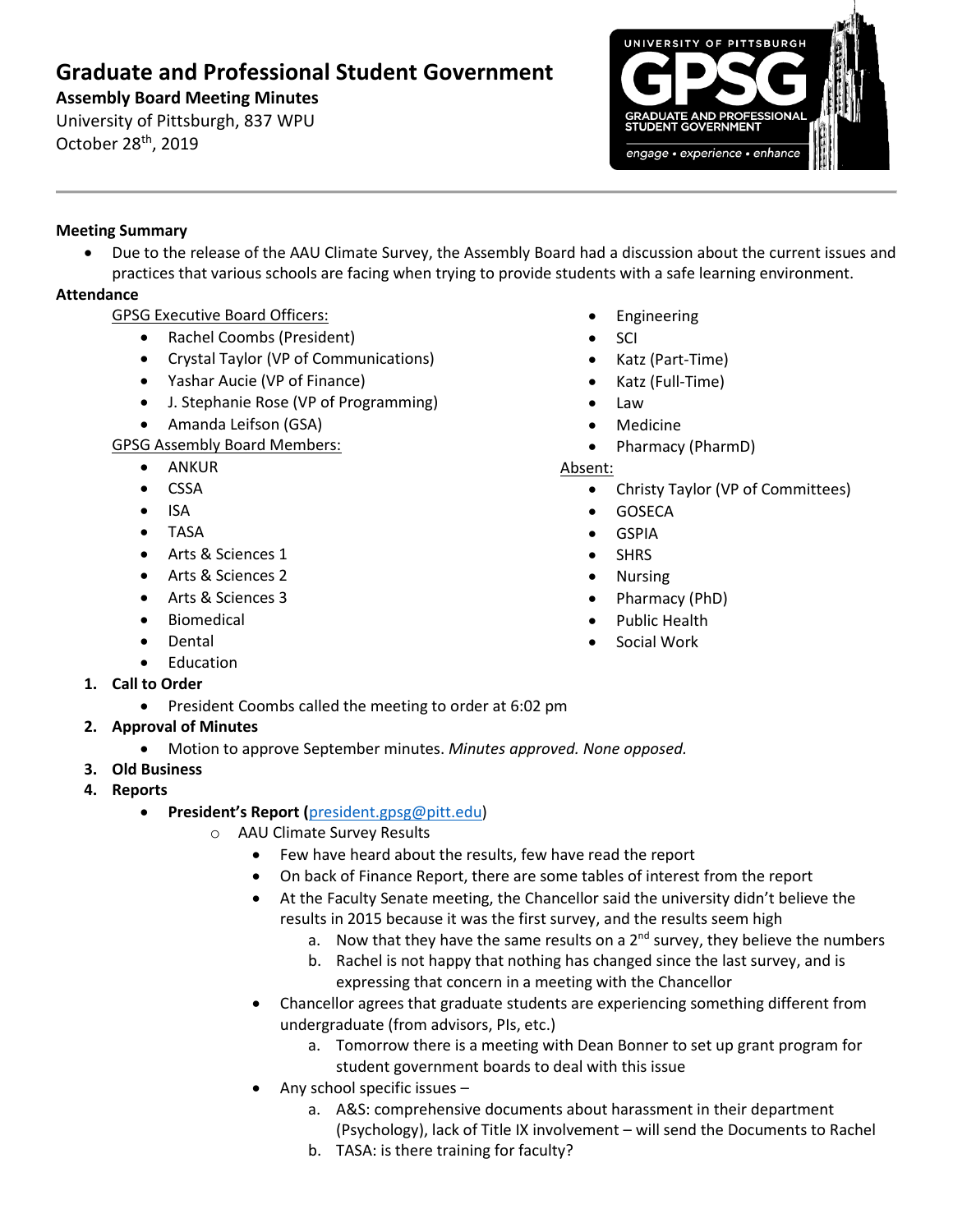- *i.* Dr. Urban thinks that there is, but conversations with faculty members who have said they have never taken them
- *ii.* Makes sense considering the undergrad experience, but less for the graduate students
	- *1.* At least 39% of graduate students experience harassment, and 80% don't report
	- *2.* Hearing from students that Title IX is not working, and are afraid of repercussions
	- *3.* In Rachel's program, the student is responsible for finding a new PI if something doesn't work, but if students don't find a new PI then they are out of the program
- c. A&S: not a lot of accommodations for graduate students dealing with the issues/aftermath of sexual harassment
- d. Engineering: Is there a sense/data on what is wrong with Title IX? An external Review seems to be a good use of dollars to learn what the issues are
	- *i.* Last year, GPSG EB wanted to know the data from Title IX
	- *ii.* When asked for the data, the university said that Title IX (Katie Pope) doesn't' give it to students. When we asked Katie Pope, they said that the university never asked for the data
		- *1.* First report delivered this year
	- *iii.* Is there other data that could give us information?
		- *1.* The response time for the Title IX office is 3 months according to their data, which is an extreme time period when considering the severe events
		- *2.* A&S: No data in outcomes, or satisfaction of the outcome; no one is going to be 100% happy, but there is ways to collect this data
		- *3.* Need to ask for a different solution than Title IX Conflict Resolution Centers are available on other campuses, a place where you can bring your issues and they can help you learn about your conflict style, mediation, restorative justice pathways
			- *a.* Right now, the only options are department chairs and Title IX
		- *4.* For those who have experienced the process, their accuser said they were using it as a learning experience
			- *a.* Title IX is there to protect the university, not to advocate for students
		- *5.* There are so much nuance, there is nothing at our university to deal with the nuance
- e. Beyond just sexual harassment, dealing with students and balancing not wanting to destroy careers, and such but we need other things
	- *i.* TASA: warnings for behaviors?
		- *1.* SOM has something in place, a student committee; decentralized system per school
			- *a.* Belittling comments happen a lot, and what can be done with the constant stream – after some time it feels normal
		- *2.* A&S: Office of Student Conduct an undergraduate "facing" office; doesn't do much for undergraduates either. Works well when the university accuses a student
			- *a.* When it becomes a liability to the university, then they get involved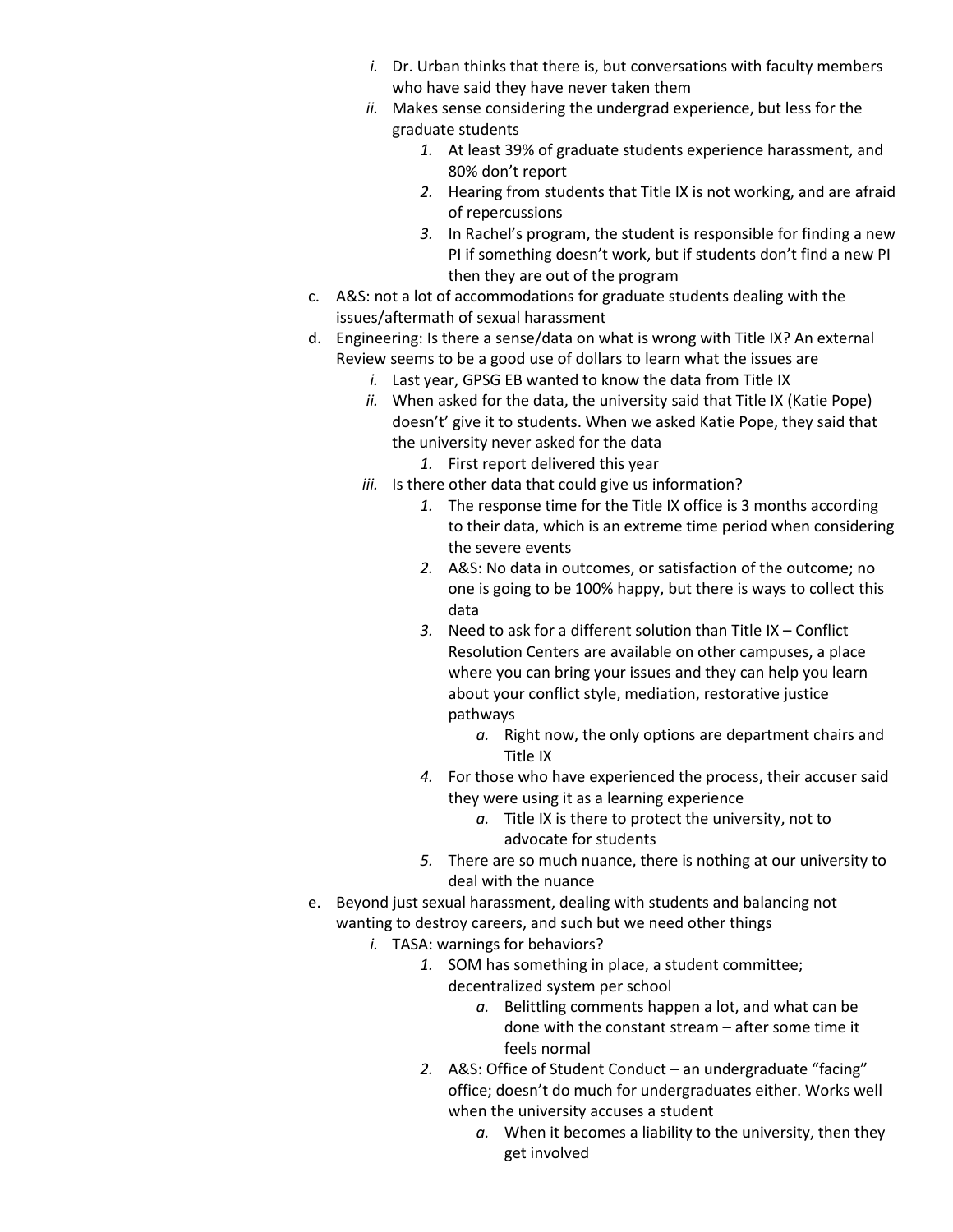- *b.* The attitude is our graduate population turns over faster, and they can ignore it long enough it goes away
- *3.* SCI: individuals don't realize appropriate versus inappropriate behavior
	- *a.* SOM has workshops on interpersonal relationship why don't other schools have this; what can we do to open the conversation more, not accusing but talking about the expectations
	- *b.* We need help having those conversations *i.* Cultural differences, regional differences
	- *c.* Informing everyone what the appropriate standard is, so then you can move to the punitive system
- f. Engineering do schools have seminar structures? Civil engineering had one about academic integrity – this would be a good way to have a captive audience
	- *i.* SCI: professional development, identify healthy and bad work cultures a skill when applying for jobs is important
		- *1.* The highest working group comparative to our levels is the military
			- *a.* Lack of empowerment to speak up, no other avenues
			- *b.* Military structure has formal and informal reporting systems; and individuals outside the system that you can talk to
				- *i.* Informal can just get the help you need (mental, physical)
				- *ii.* Formal a reporting system
	- *ii.* SCI Pitt has been good sweeping things under the rug in the past *1.* Military training happens yearly on the computer, consent training really driven home
- g. ANKUR: Individuals need to be constantly reminded of the training one off training are good, but you need constant training; has taken the training a year and half ago – couldn't give you specifics now
	- *i.* Are there flyers, half page resources that can be found time and time again?
- h. TASA: departmental seminars (chemistry), required (check ids) every semester not just for students, but professors as well
- i. A&S: as a student leader struggle when dealing with Deans; mandate is a difficult thing, administrators are hesitant
	- *i.* As a student leader, it is helpful if we can get feedback from constituents
	- *ii.* A&S: it is more important than the minor inconvenience of a few people
		- *1.* When we have done trainings in the past, incredible difference when the chairs get involved; until there is a change, getting department powers behind it is the start
	- *iii.* SCI: rather would be at an institutions that cares about the students, not about their own liability
		- *1.* If my department is able to make sure I'm following personal safety, research integrity they can include this
		- *2.* Asked how many are repeats? Is it a few faculty members as repeat offenders?
			- *a.* They aren't collecting this data
		- *3.* Hard to solve a problem if you haven't identified it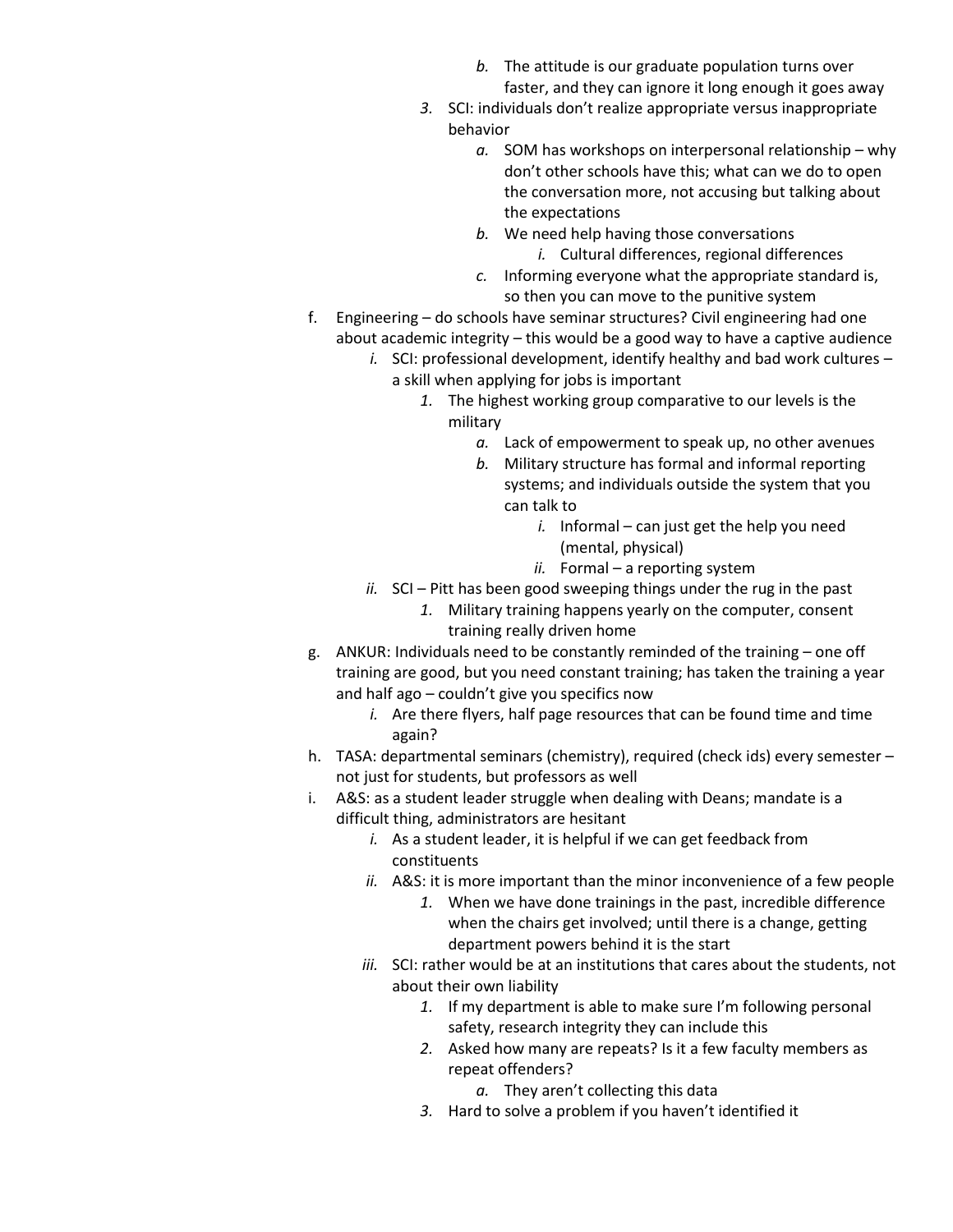- *4.* If you have grad guides that lay out information for your students, or you want to attend the Chancellor meeting, let Rachel know
- j. SOM has Pair from if you have a grievance (student v. student, student v. faculty); it's an informal system, it's anonymous. Dean of the learning environment gets all the reports, they can identify the student they try to provide resources; there is a honor committee that if the Dean can't solve, then the Honor committee will take a crack at it
	- *i.* It doesn't have to be punitive
- **VP of Committees' Report** [\(committees.gpsg@pitt.edu\)](mailto:committees.gpsg@pitt.edu)
	- o Available Committee Positions
		- Provost's Award for Excellence in Mentoring
			- a. Doctoral student, 2-year appointment --- FILLED
		- Dining Committee
		- Student Admissions and Aid Committee 2 more meetings this semester, Tuesdays
	- o Mental Health Task Force
		- Currently in the process of drafting a mission statement and goals.
		- Dr. Darr (Director of the Counseling Center and head of task force) also provided updated utilization data related to student interactions at the counseling center.
			- a. Estimates included an increase from ~500 (2018) to 700 (2019) students seen (over similar time frames) and a waitlist of ~250 students now reduced to 0.
		- Broadly, future directions of the task force will include identifying actionable steps to improve student utilization of the counseling center as well as increasing awareness and training of faculty, staff and students in identifying vulnerable individuals and/or those who may benefit from the counseling center.
		- Welcome any feedback from graduate students related to their experiences with any information they've received through their advisors or through school-orientation about access to the counseling center, their ability to use it, etc.
			- **a. Email VP of Committees with any comments**
- **VP of Communication's Report** [\(communications.gpsg@pitt.edu\)](mailto:communications.gpsg@pitt.edu)
	- o No report
- **VP of Finance's Report** [\(finance.gpsg@pitt.edu\)](mailto:finance.gpsg@pitt.edu)
	- o October Finance Report
- **VP of Programming's Report** [\(events.gpsg@pitt.edu\)](mailto:events.gpsg@pitt.edu)
	- o Gradsgiving (11/27)[: https://gpsggradsgiving2019.eventbrite.com](https://gpsggradsgiving2019.eventbrite.com/)
		- a. WPU Ballroom, 5-7 pm Free
		- b. Sold out, waitlist open
	- o Myers-Briggs Indicator Assessment (12/3 & 12/4)
		- O'Hara Student Center, 11-1 pm Tickets \$7
			- a. The Myers-Briggs Type Indicator assessment can aid you in your academic and professional interactions. In this session, you will receive your MBTI report and learn about yourself and other indicator types.
				- i. December 3rd: [https://www.eventbrite.com/e/gpsg-mbti-session-i](https://www.eventbrite.com/e/gpsg-mbti-session-i-tickets-72156015585)[tickets-72156015585](https://www.eventbrite.com/e/gpsg-mbti-session-i-tickets-72156015585)
				- ii. December 4<sup>th</sup>: [https://www.eventbrite.com/e/gpsg-mbti-session-ii](https://www.eventbrite.com/e/gpsg-mbti-session-ii-tickets-72157323497)[tickets-72157323497](https://www.eventbrite.com/e/gpsg-mbti-session-ii-tickets-72157323497)
					- 1. Low interest, might drop to one event
					- 2. A&S: Motivation for the event? For fun and professional development – seen how controversial in offering; this isn't the final say on personality. It's enlightening to see how you work verses how others might work. School of engineering, school of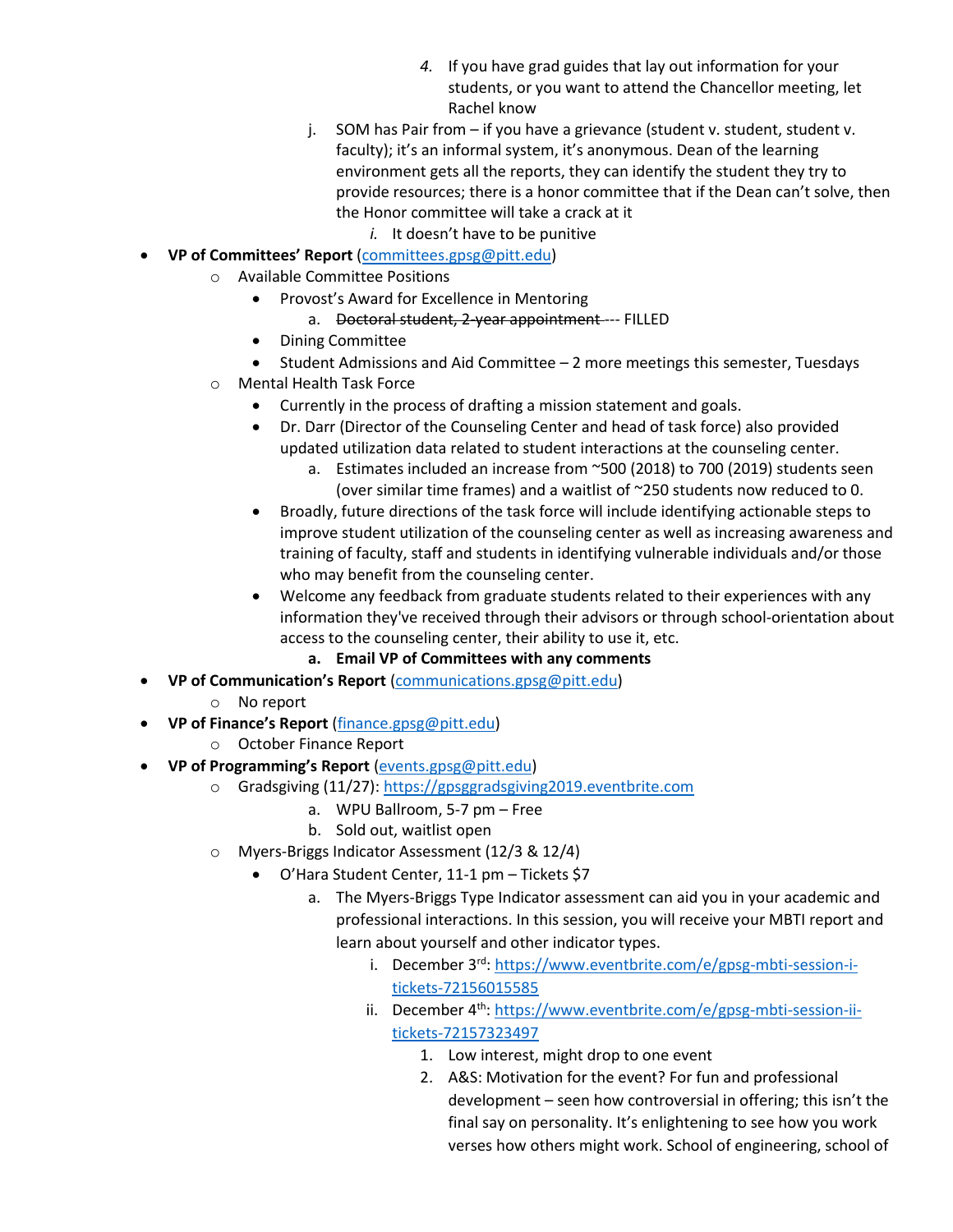medicine, school of pharmacy requires it – so other schools/students wanted access to it as well

- a. Strengths finders useful, maybe a little less controversial; lot cheaper than MB
- b. Complicated vs. easy words?
- 3. If you have suggestions on the language, we can update the posting
- o GPSG Holiday Happy Hour (12/6): [https://gpsgholidayhh2019.eventbrite.com](https://nam05.safelinks.protection.outlook.com/?url=https%3A%2F%2Fgpsgholidayhh2019.eventbrite.com&data=02%7C01%7Cgpsg%40pitt.edu%7C81e0b95f1bb846be060908d73a195dd1%7C9ef9f489e0a04eeb87cc3a526112fd0d%7C1%7C0%7C637041752932659528&sdata=PWm0cicmTZYvrDPEOCtYwj1gR%2B9OCmckaYJGSyvYYhI%3D&reserved=0)
	- O'Hara Student Center, 5-7 pm Tickets \$5
- **Executive Administrator's Report** [\(gpsg@pitt.edu\)](mailto:gpsg@pitt.edu)
	- o SAGE Report
		- Student Advocates for Graduate Education a coalition of public, R1 institutions
		- There are 5 Working Groups this year that are writing white papers for Day On the Hill
			- a. Immigration (Yashar, VP of Finance, is a co-chair of this group)
			- b. Student Finance
			- c. Research Funding
			- d. Mental Health and Student Wellness
			- e. Sexual Misconduct and Campus Climate
		- If you are interested in serving on any of these groups, let Amanda know and I will get you in contact with the chairs of that group
	- o Parking Information
		- There are two student parking permit sales: residents and commuters. G&P students fall into each of these categories and are viewed completely equal to undergraduates.
		- Parking and Transportation said they do a lot to advertise the dates and times of the sales far in advance.
			- a. The resident sale is held in early July, the commuter sale is held in early August.
			- b. Maybe we can help enhance those communications through our graduate channels, newsletter, social media, etc.
		- Neither sale requires students to physically come to a particular location.
			- a. Both sales are done online, where tickets go on sale at a particular date/time and it's handled on a first come first serve basis
		- As an FYI, I was given the following statistics on the permit breakdown:
			- i. Resident Permits: 77% undergrad, 23% graduate
			- ii. Commuter Permits: 42% undergrad, 58% graduate
			- b. Engineering: If you don't make it during the first initial period, you can call the  $10<sup>th</sup>$  before the semester and you can get on the waiting list
- Assembly Board Member Reports
	- o *Arts & Sciences*
		- No report
	- o *Biomedical*
		- Previous Social Events:
			- a. Board game night at Thirsty Scholar (9/12/19)
			- b.  $24<sup>th</sup>$  annual BGSA Symposium (10/2/19)
			- c. Apple picking at Sorgel's (10/19/19)
			- d. BGSA is a sponsor for the Pittsburgh Innovation Case Competition (PICC), October 26<sup>th</sup> 2019
	- o *Dental Medicine*
		- No report
	- o *Education*
		- Fall Fest (10/12) Sorgel's apple orchard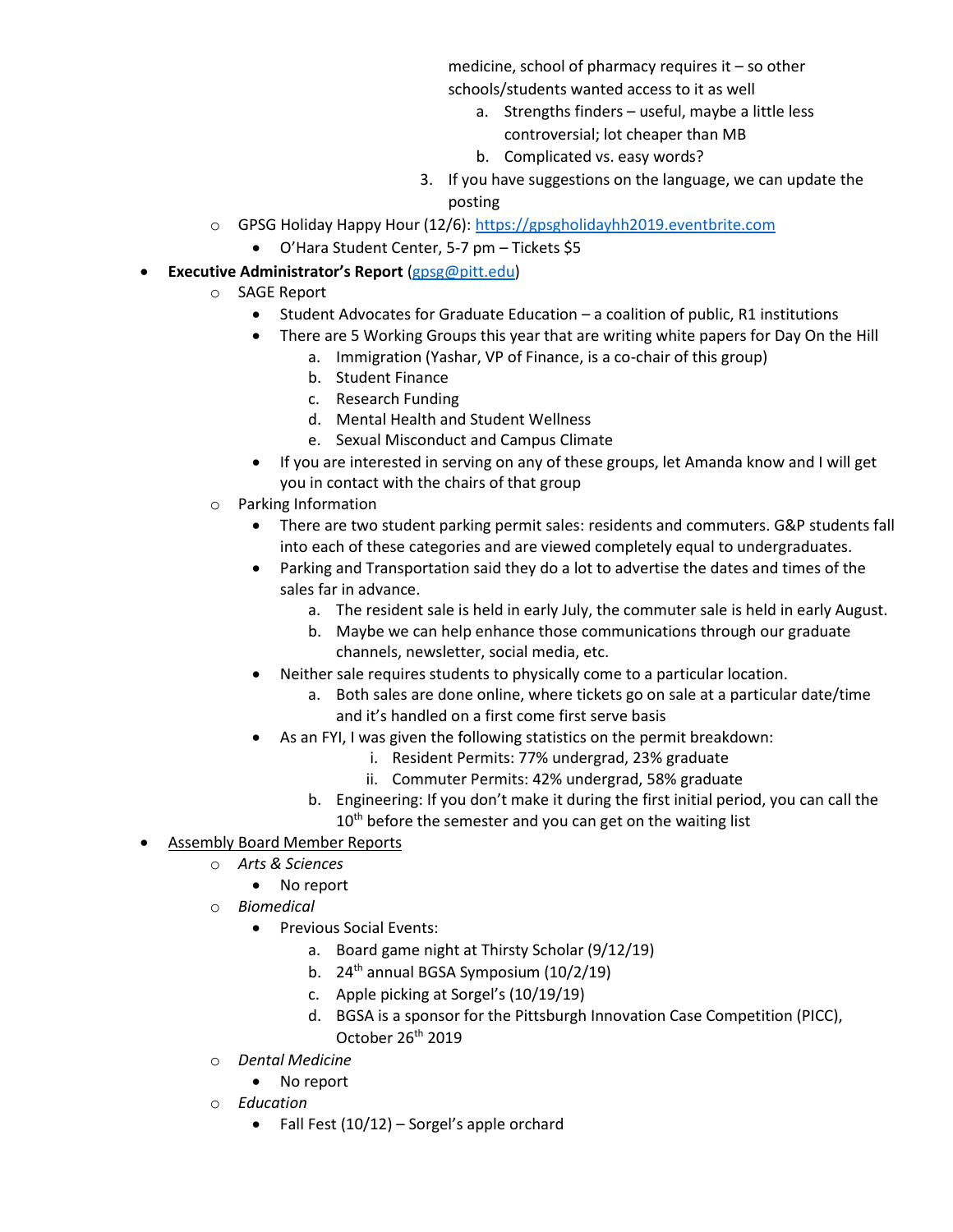- Upcoming event with Dean, Associate Dean for Student Engagement 11/6 ask questions, going through reorganization
- Focusing agendas for the year  $$ 
	- a. Mental health
	- b. Mentoring, what to do when it goes wrong
	- c. Funding questions -- not sure who decides teaching assignments, different pay scales but not transparent
	- d. Climate survey for their school
- Upcoming Events
	- a. Painting/yoga event
	- b. Candle Lab
- o *Engineering*
	- Hiring committee members to support our officer staff
	- Self Defense Event with Pitt Cops
		- a. Recommend, good event
	- Volunteer event with Hilltop Urban Farms
	- White Water Rafting
	- Movie Screening for Global Ethics Day
	- Working on a couple of collaborative events with other schools
		- a. Global Ethics event
		- b. Partnership with BGSA
		- c. Upcoming, professional development
- o *GSPIA*
	- No report
- o *School of Computing & Information*
	- Looking at the relationship of child-organizations under SCIGSO, and how best to strengthen those relationships as the number of child-organizations grow
	- SCIGSO, CS-GSO, and SCI Student Services hosted the SCI Fall Picnic on 10/11 at the Vietnam Veteran's Pavilion.
		- a. Even on the Friday before Midterm Week, 180 students, faculty, alumni, and families attended
		- b. SCI Sports Club made its debut with a badminton and soccer Sports Tournament
	- Upcoming Events
		- a. Bowling Night: Our child-organization International Student Organization (ISO) is going to hold a Bowling Night on 11/1 from 5 PM to 9 PM with SCI Sports Club, which received more than 90 reservations in a week. The venue was selected to be Arsenal Bowl in Lawrenceville. The students will be divided into 2 groups to play in 2 sessions.
		- b. November Social Hour: SCIGSO is going to celebrate Diwalloween on 11/8 as our November social hour. Diwalloween is a combined celebration of Diwali and Halloween. Since we are celebrating Diwali, an Indian holiday, we reached out ANKUR for advices that we'll have a workshop for Rangoli pictures.
		- c. Potential Event: Our school hosted a Thanksgiving dinner last year and we are working with our department to have another banquet for Thanksgiving, so we are working together to make it a Thanksgiving Month.
- o *Katz (Full Time)*
	- Welcomed six new board members
	- During midterms and Fall I finals, we focused on mental health and supporting students through providing meals and opportunities that focused on mental health
	- In order to direct SEB's efforts this year, we have put out a student preference survey (closing on 10/20) to better understand what our students feel is most important about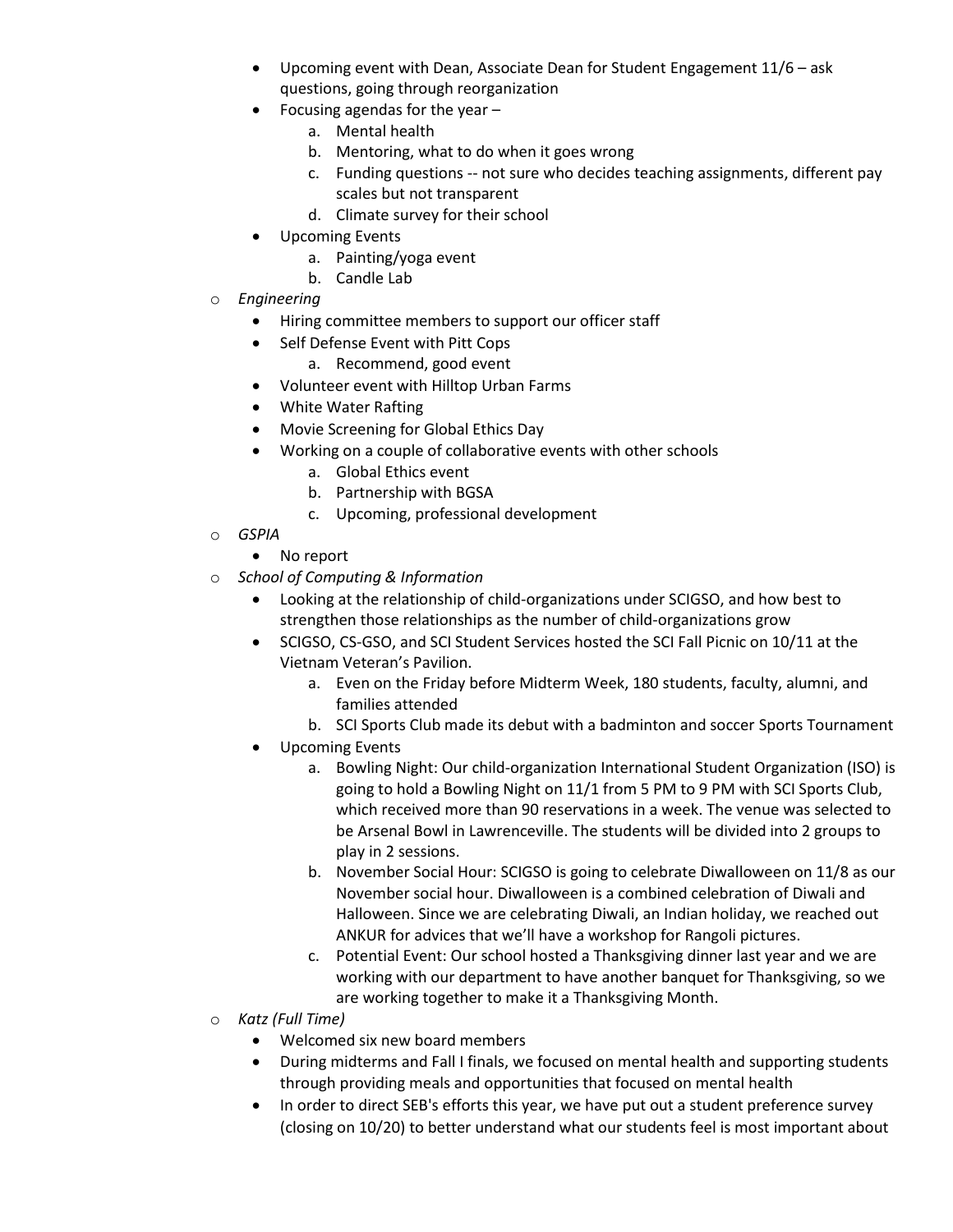their experience. Once we receive the preference survey back, SEB will initiate plans relating to specified preferences.

- We are gearing up for a joint "midterms are over"/Halloween happy hour, a familyfriendly seasonal event early November, and our cultural Friendsgiving around Thanksgiving. Additionally, we will be holding our first Town Hall this month.
- o *Katz (Part Time)*
	- Social Events
		- a. During blended course weekends (October 19-20), the PSEB provides light refreshment to engagement and feedback
			- i. Learning from the experience, how to better engage with students (event during midterms was not as productive)
		- b. Hosting a Chili Cookoff during the weekend of November 2<sup>nd</sup>, which focuses on the PSEB theme of family engagement where we try to engage students with children or spouses to interact with the administration, faculty, and other students.
			- i. Cancelled, Exploring other events off campus the next weekend (student feedback)
	- Administrative Endeavors
		- a. The PSEB is spearheading Committees—focus groups for Katz students to engage in discussion regarding their experience at Katz. Our theme areas focus on areas of major discussion within the school, such as the blended course format, but also in areas the Provost wants governing bodies to focus on too, such as health/wellness. This will be implemented over the next several months
		- b. Did meet with SEB to talk about initiatives
- o *Law*
	- No report
- o *Medicine*
	- No report
- o *Nursing* 
	- No report
- o *Pharmacy (PharmD)*
	- Upcoming Events
		- a. Inter Professional Trivia half health professional based questions
		- b. Candlelight vigil for school regarding the opioid epidemic
			- i. Formal proposal to the chancellor, looking for other schools to provide letters of support
				- 1. GPSG EB will provide a letter of support
				- 2. Additional information will be provided to schools if they are interested in writing letters of support
- o *Pharmacy (PhD)*
	- No report
- o *Public Health*
	- No report
- o *School of Health & Rehabilitation Sciences*
	- RSTGSO (Rehabilitation Science and Technology Graduate Student Organization) is currently coordinating a clothing order for our department.
		- a. They're also planning a Halloween fundraising event within the Rehab Tech department and partnering with the Orthotics and Prosthetics program to raise funds for their annual Assistive Technology Night (not held until Spring)
			- i. This will be on Thursday October 31st from 11:30-1:30 in the RST common area in Bakery Square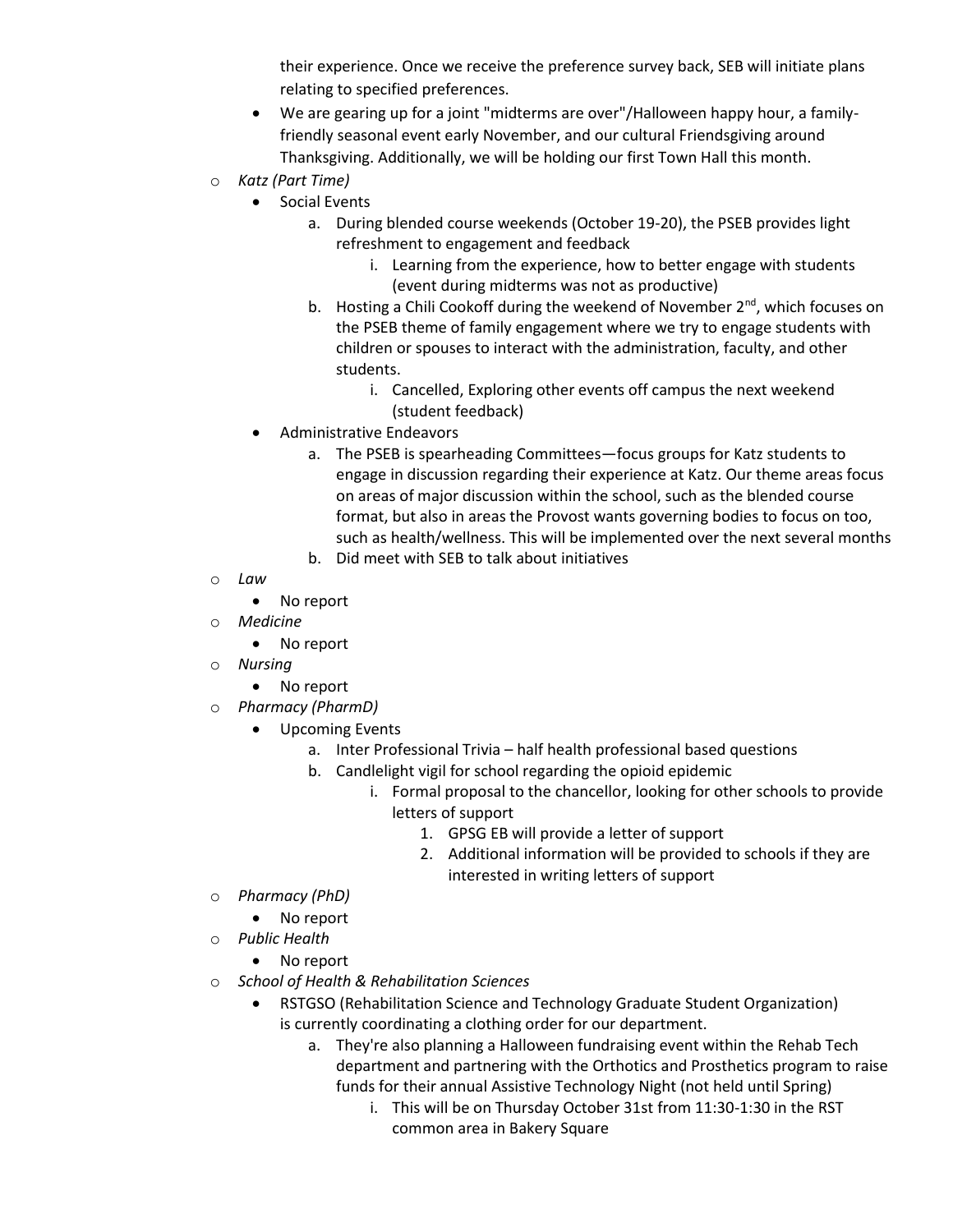- b. They're also planning to hold a fundraiser at Choolaah to raise money to plan for their Assistive Technology Night.
- OT (Occupational Therapy) is having their first official white coat ceremony on November 2nd.
- PT (Physical Therapy) just had a successful blood drive, filling all available spots
- o *Social Work*
	- Held town hall event for students to learn about board positions
		- a. Applications open October 21, 2019
	- Held LGBT+ Happy Hour for National Coming Out Day
	- Sold business cards and sweatshirts to students
	- Held Inclusive language training
	- Working on documents to easily transition new board members
- o *ANKUR* 
	- 9/14 Fall social to welcome students from India, O'Hara student
	- October no event
	- Upcoming Events
		- a. 12/6 -- Diwali festival, temple visit
		- b. 12/10 Dwali formal event, Bellfield Hall, 7pm
- o *CSSA* 
	- Video game event last month, graduate and undergraduate students
	- Halloween event with CMU's CSSA
- o *ISA* 
	- 09/29 Welcome Picnic
	- 10/18 Karaoke and Game event
	- $\bullet$  12/14 Upcoming event
- o *GOSECA*
	- No report
- o *TASA*
	- $\bullet$  10/02 Happy Hour
	- Republic day  $11/3$  open to everyone, \$15, 7pm

#### **5. Committee Reports**

- Student Admissions, Aid, and Affairs
	- o Policies have been updated formally, including a formal review and appeal process for students denied in-states rates (two levels of appeals).
	- $\circ$  Specific note related to Graduate Students: Why does Pitt not offer a waiver of out-of-state tuition for graduate students as other schools (University of Michigan Public Health) does, which makes us less competitive for admissions?

#### • **Future SAAA Agenda item**

- Community Relations
	- o Renovations to Bigelow Boulevard and William Pitt Union will take place beginning mid-November and will last until August 2020. These renovations include limiting Bigelow to two lanes (currently four), adding in medians and small green space on the road, hopefully improving pedestrian flow. William Pitt Union will have the driveway removed (although still available to emergency vehicles or University Police if necessary) and places with more room for student groups, activities, free space, etc.
		- **Bigelow will be closing to traffic (and possibly pedestrian traffic) starting November 1st through August 2020.**
	- $\circ$  The draft for the Institutional Master Plan for Pitt is now available for Public comment through November 5<sup>th</sup>.
	- o Pitt's Community Engagement Scholarship Forum will take place on March 4, 2020
	- $\circ$  Over the last two years, the city has been meeting with University officials and representatives to gather information relevant to beginning the Oakland plan. The City is now